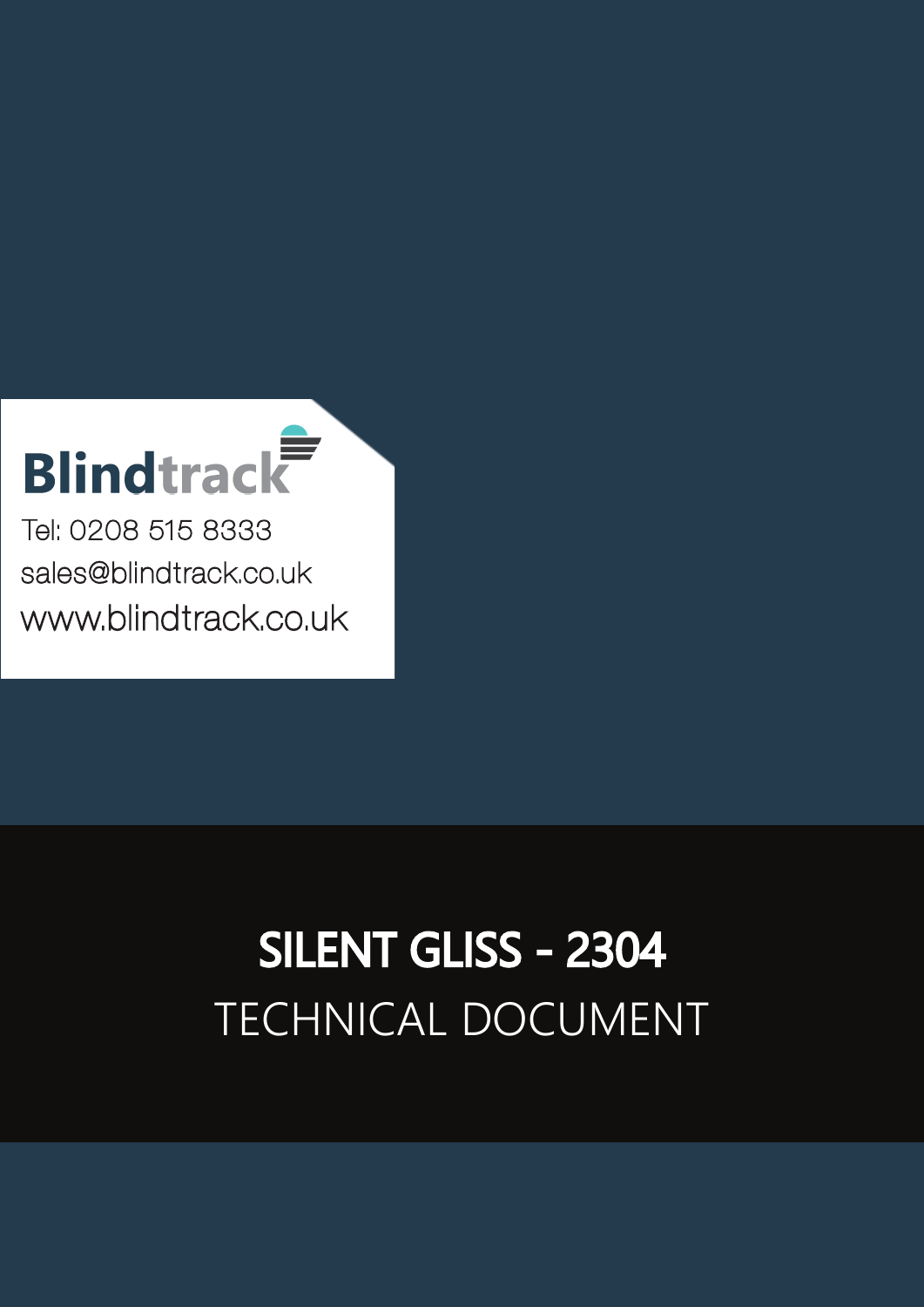# SG 2304





#### PRODUCT INFORMATION

- *– Operation: chain*
- *– Range: S M*
- *– Fitting: ceiling, wall*
- *– Colours: white RAL 9016*
- *– Fabrics: refer to Silent Gliss fabric collection*

#### *Features:*

- *– 1-to-1 gear drive*
- *– Stainless steel bead chain*
- *– Enclosed headrail*
- *– Integrated magnetic child safety end-set*

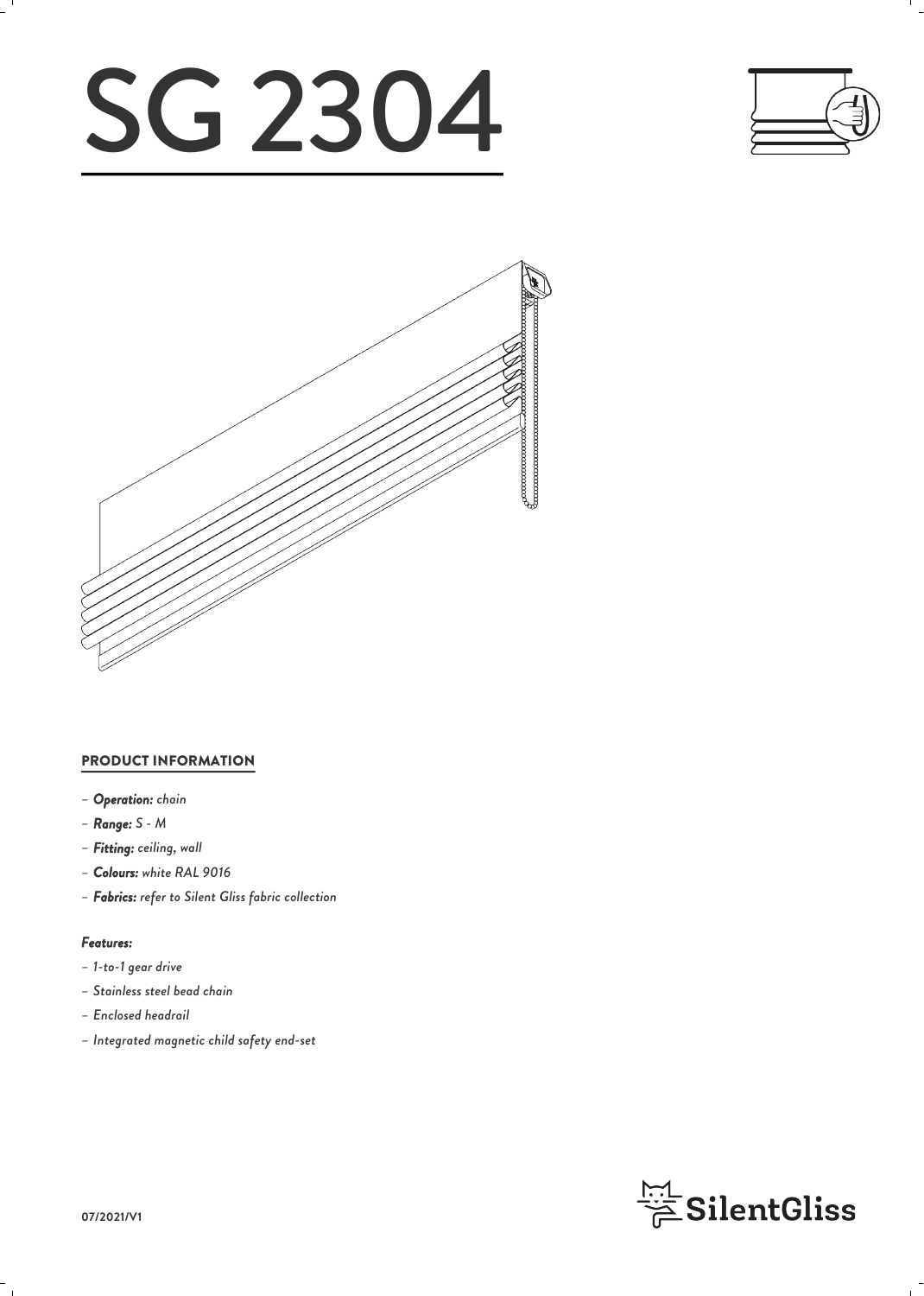## SYSTEM SPECIFICATIONS

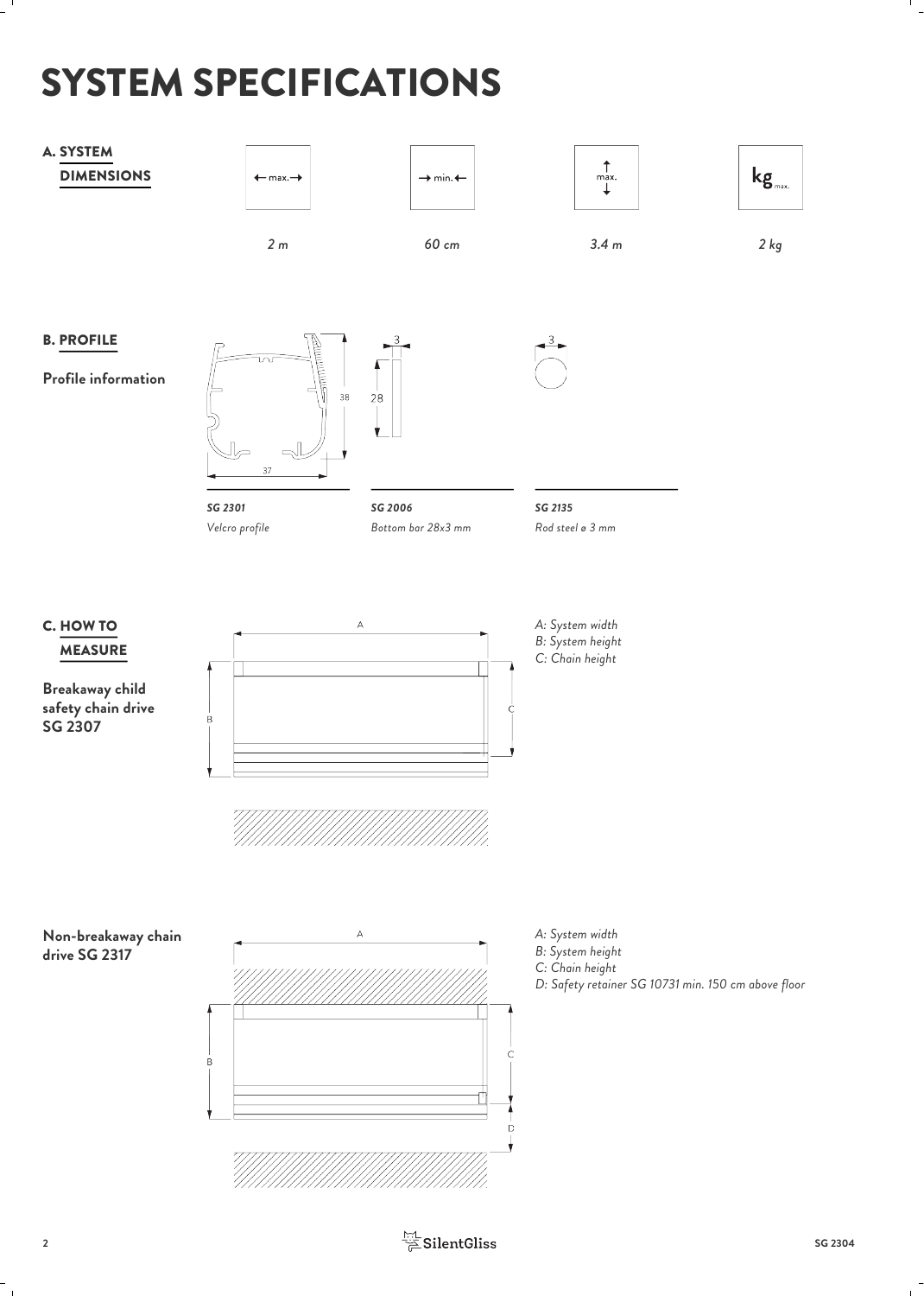**D. SPECIFICATION** 

*Silent Gliss SG 2304 Chain Operated Roman Blind Headrail System. Comprises headrail SG 2301 made to measure powder* SPECIFICATION *coated white finish with bonded hook and loop insert, spools with cord SG 2308 and metal bead chain SG 2311 (optional plastic chain SG 2310). Left / right side hand pull via child safety gear drive set SG 2306 including endcap, (optional gear* TEXT *drive set without child safety mechanism SG 2316 supplied with chain retainer). Top / face fix using clip bracket SG 2302 at max. 90cm centres (optional face / top fix clamp bracket SG 2346). If supplied with made up blind from Silent Gliss fabric collection includes child safe breakaway components SG 31624 bottom bar set, SG 3069 rod cover (hard / semi hard fold makeup), SG 3165 / 3166 ring (soft fold make-up). Fabric to be attached to headrail profile using loop tape. Compliant to Child Safety Legislation EN 13120.*

## FITTING

#### INFORMATION **A. FITTING**

*For detailed fitting information, visit the Silent Gliss* FITTING *website.*

**Fixing points**

| 50 | max. 900 | max. 900<br>- - |  |
|----|----------|-----------------|--|
|    |          |                 |  |
|    |          |                 |  |
|    |          |                 |  |

#### B. CEILING FITTING

**Bracket SG 2302**





*SG 2302 Bracket*

**Bracket SG 2346**

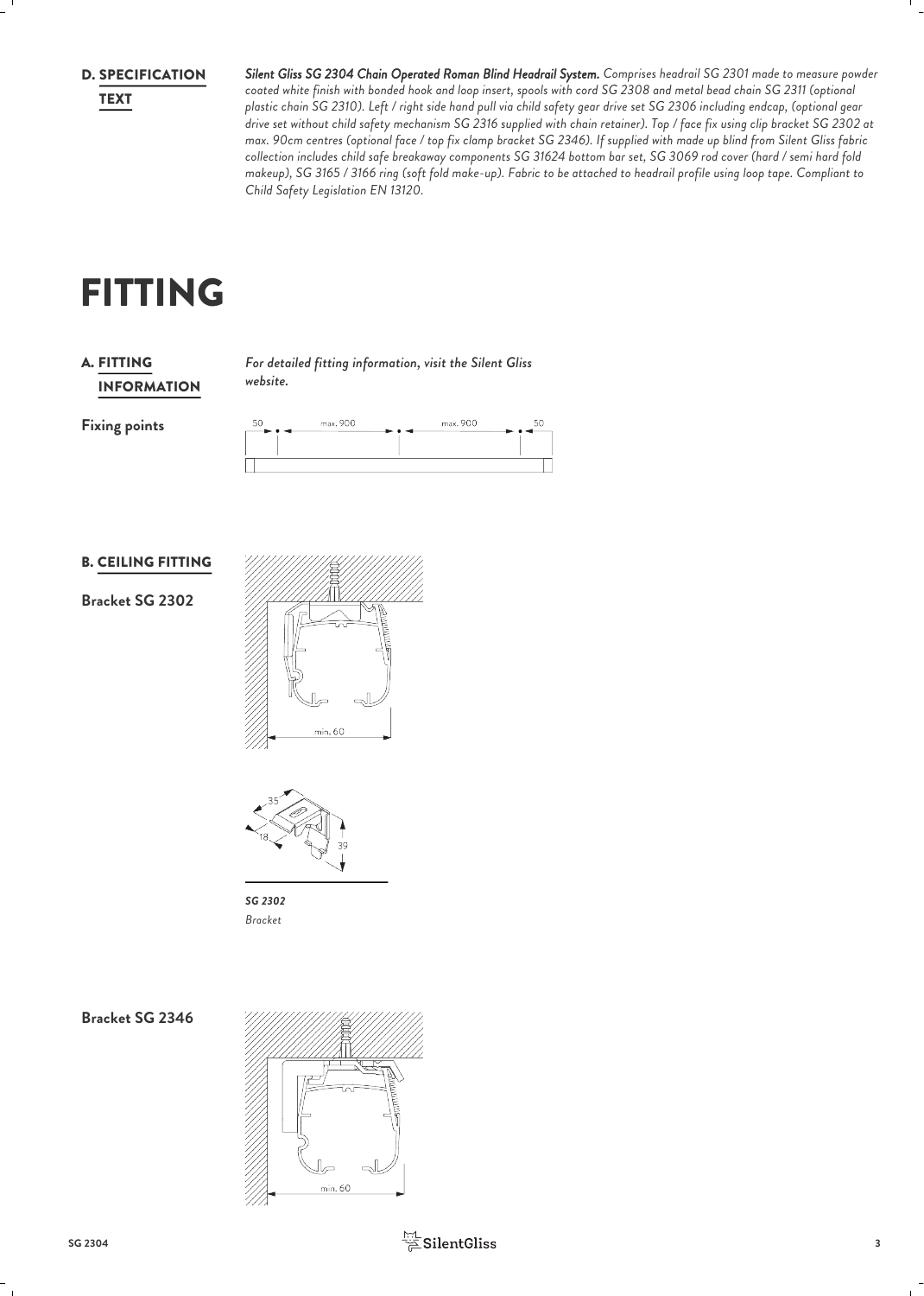

*SG 2346 Bracket*

#### C. WALL FITTING

**Smart Fix**



*Smart Fix SG 11200 - SG 11205 and bracket SG 2302: Screw SG 10395 (M4x6) needed.*



*Square Smart Fix SG 11210 - SG 11215 and bracket SG 2302: Screw SG 10395 (M4x6) needed.*



*Universal Smart Fix SG 11154 - SG 11156 and bracket SG 2302: Screw SG 10492 (M4x8) needed.*



*Bracket*









*SG 10395 Pan head screw M4x6 Pan head screw M4x8 SG 10492 SG 11200*



*SG 11202 Smart Fix 100 mm*



*Smart Fix 60 mm*



*SG 11203 SG 11204 Smart Fix 120 mm Smart Fix 150 mm*

| <b>Smart Fix</b>    | X mm        |  |
|---------------------|-------------|--|
| SG 11200 / SG 11210 | $71 - 79$   |  |
| SG 11201 / SG 11211 | $91 - 99$   |  |
| SG 11202 / SG 11212 | $111 - 119$ |  |
| SG 11203 / SG 11213 | 131-139     |  |
| SG 11204 / SG 11214 | $161 - 164$ |  |
| SG 11205 / SG 11215 | $211 - 219$ |  |
| SG 11154            | $126 - 152$ |  |
| SG 11155            | 156-182     |  |
| SG 11156            | 206-232     |  |
|                     |             |  |

**4 1 SilentGliss** SG 2304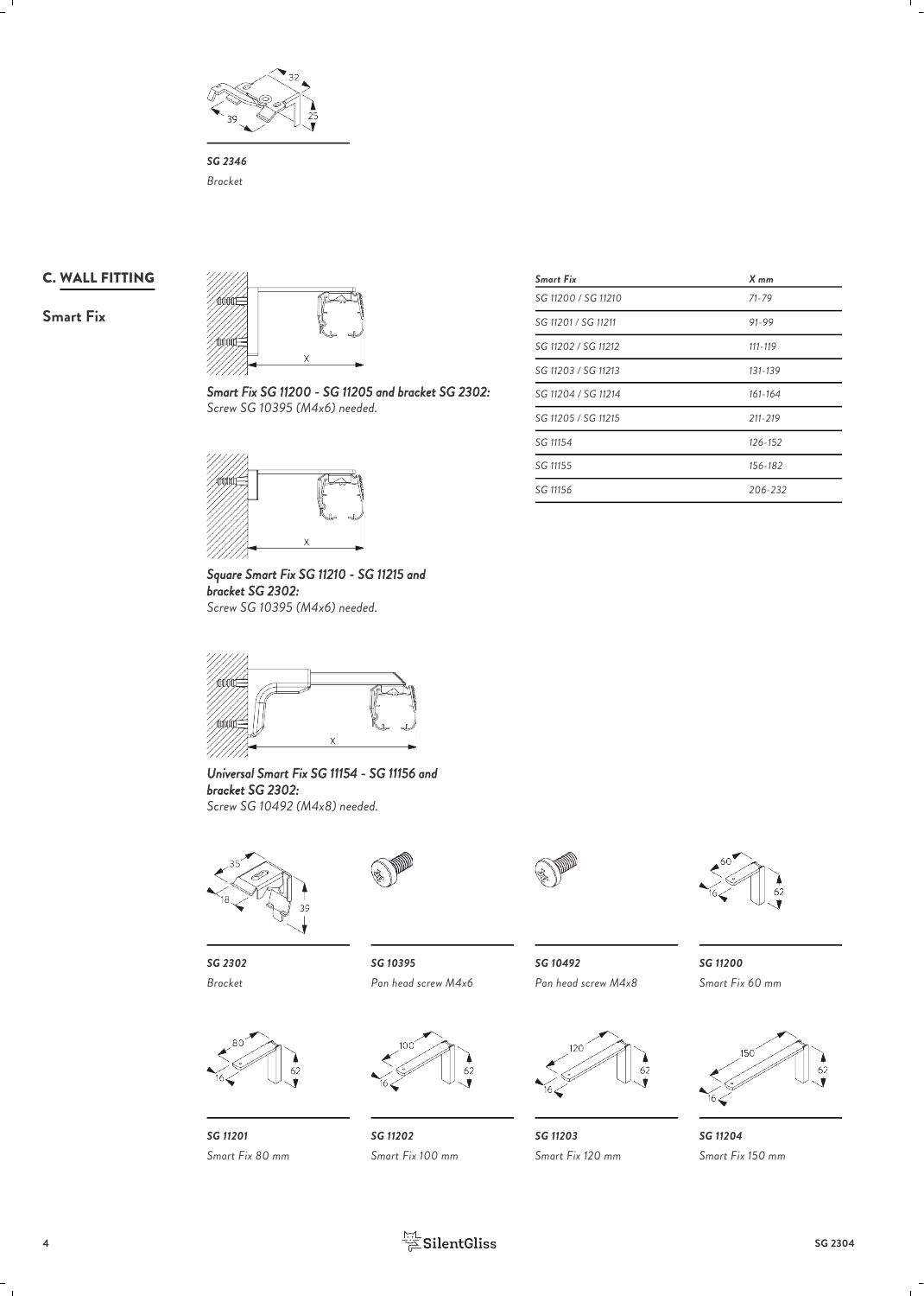





*SG 11211*



*Square Smart Fix 80 mm Square Smart Fix 100 mm SG 11212*



*SG 11213*



*Square Smart Fix 120 mm*



*Square Smart Fix 60 mm*

*SG 11214 Square Smart Fix 150 mm*



*SG 11215 SG 11154 Square Smart Fix 200 mm Universal Smart Fix 120 mm*





*SG 11155 SG 11156 Universal Smart Fix 150 mm Universal Smart Fix 200 mm*

### SYSTEM OPTIONS

A. FABRIC MAKE-UP



#### *Type A - Softfold*

*Child safety tape set SG 3166 A: Set includes tape and child safety eyelet B: Tape SG 2163 C: Child safety hook set SG 3164 D: Hollow hem E: Bottom bar SG 2005 F:*

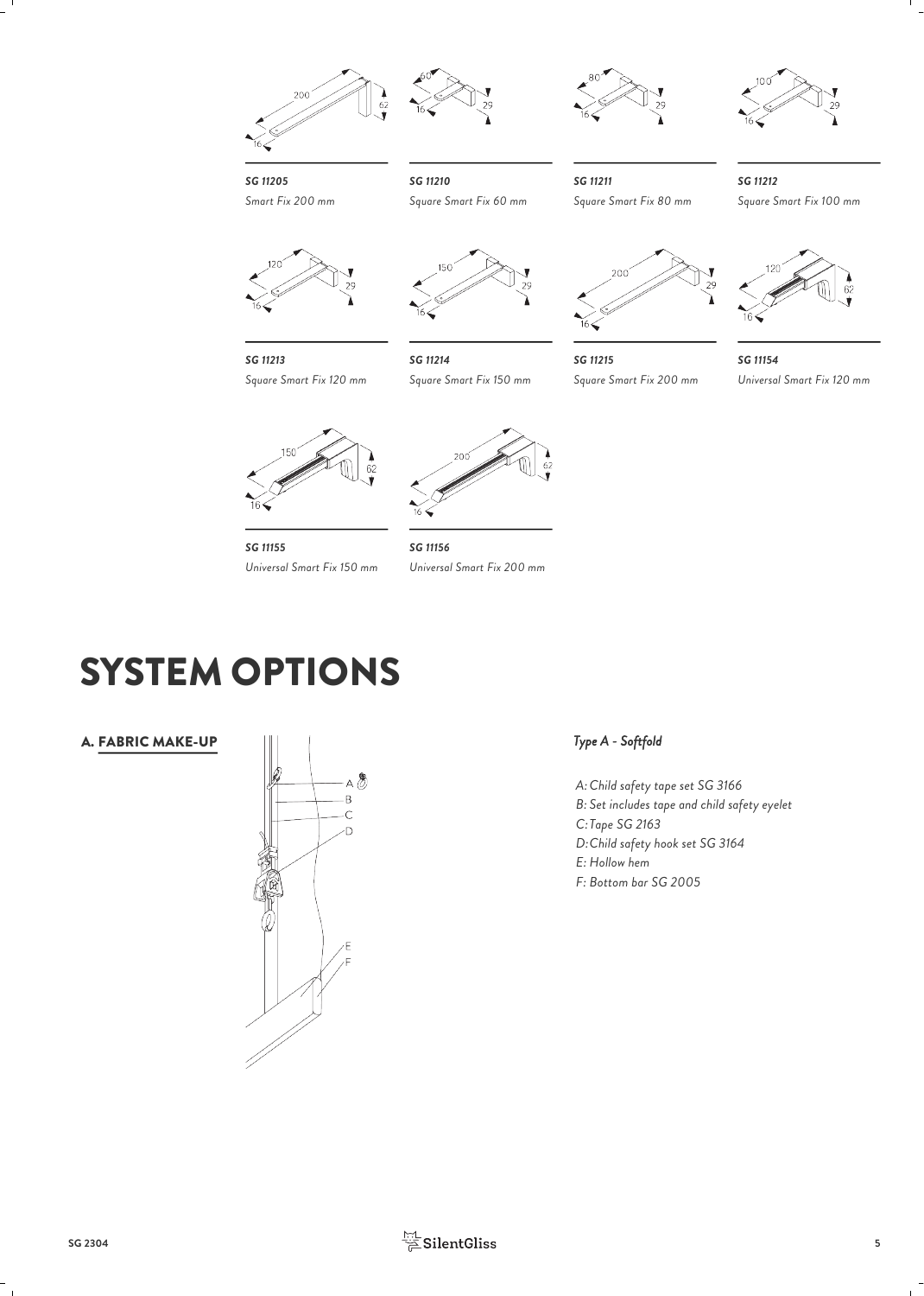

#### *Type B - Hardfold*

*Tape SG 2136 A: Rod SG 2135 B:* C: Child safety eyelet hard fold SG 3069 *Tape SG 2163 D: Child safety hook set SG 3164 E:*



#### *Type C - Hardfold*

*Child safety eyelet set SG 3165 A: Tape SG 2163 B: Child safety hook set SG 3164 C:*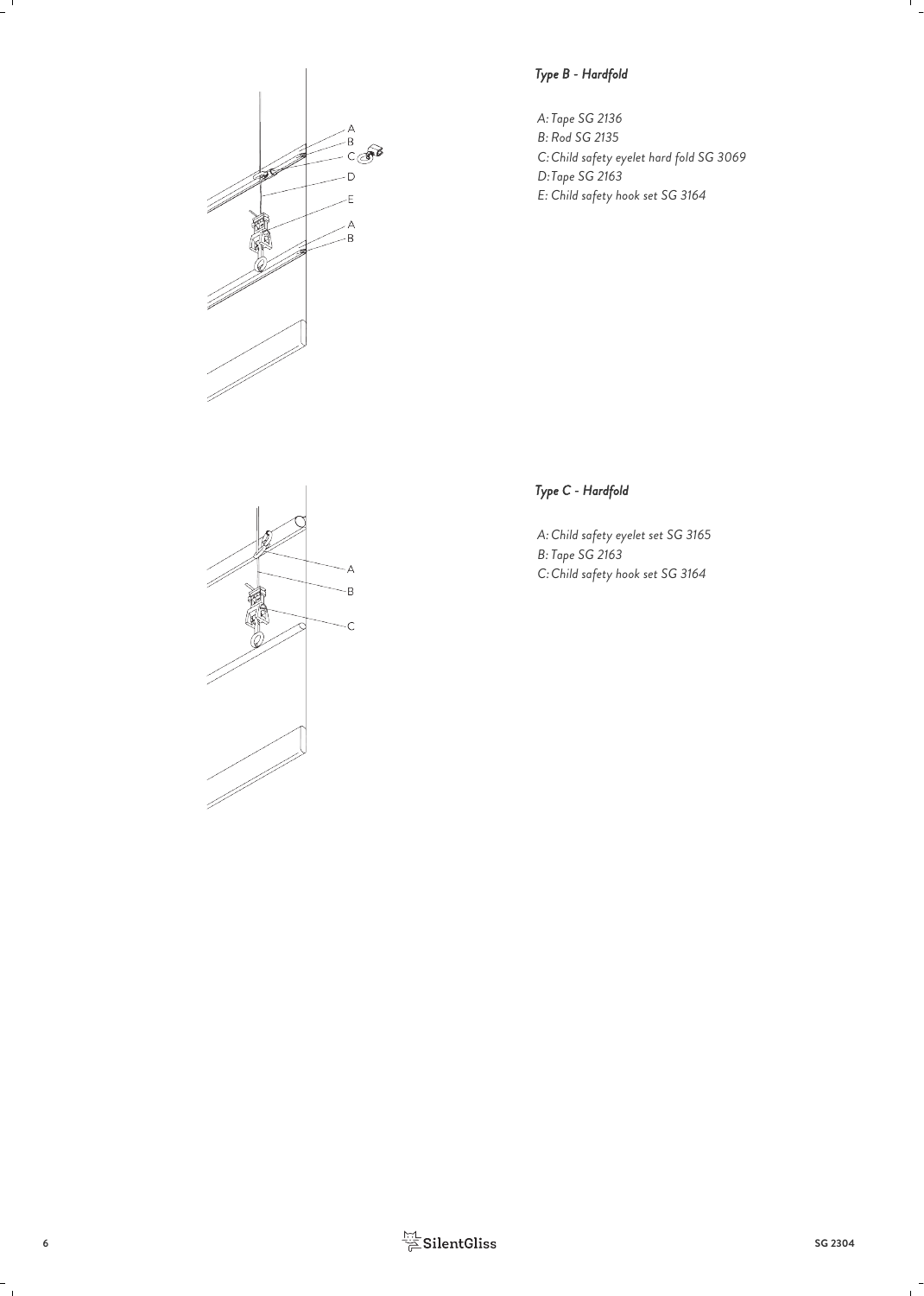## GENERAL NOTES

#### *Dimensions*

- *– Measurements are in mm except where indicated.*
- *– Max. kg relates to fabric incl. accessories (bottom bars, cross rods, etc.).*
- *– Stack size is typically 15-20% of system height.*

#### *Fitting*

- *– Installation by qualified fitter only.*
- *– Number of brackets and fitting positions / fixing points vary depending on fitting surface, system weight, fabric make-up, screw / fixing type and obstacles.*
- *– Qualified fitter must use appropriate screws / fixings for each situation.*
- *– Electrical installations must be carried out according to Silent Gliss wiring diagrams and conform to local regulations.*

#### *Child Safety*

- *– All relevant Silent Gliss systems correspond to child safety EN 13120.*
- *– All parties involved must comply with EN 13120.*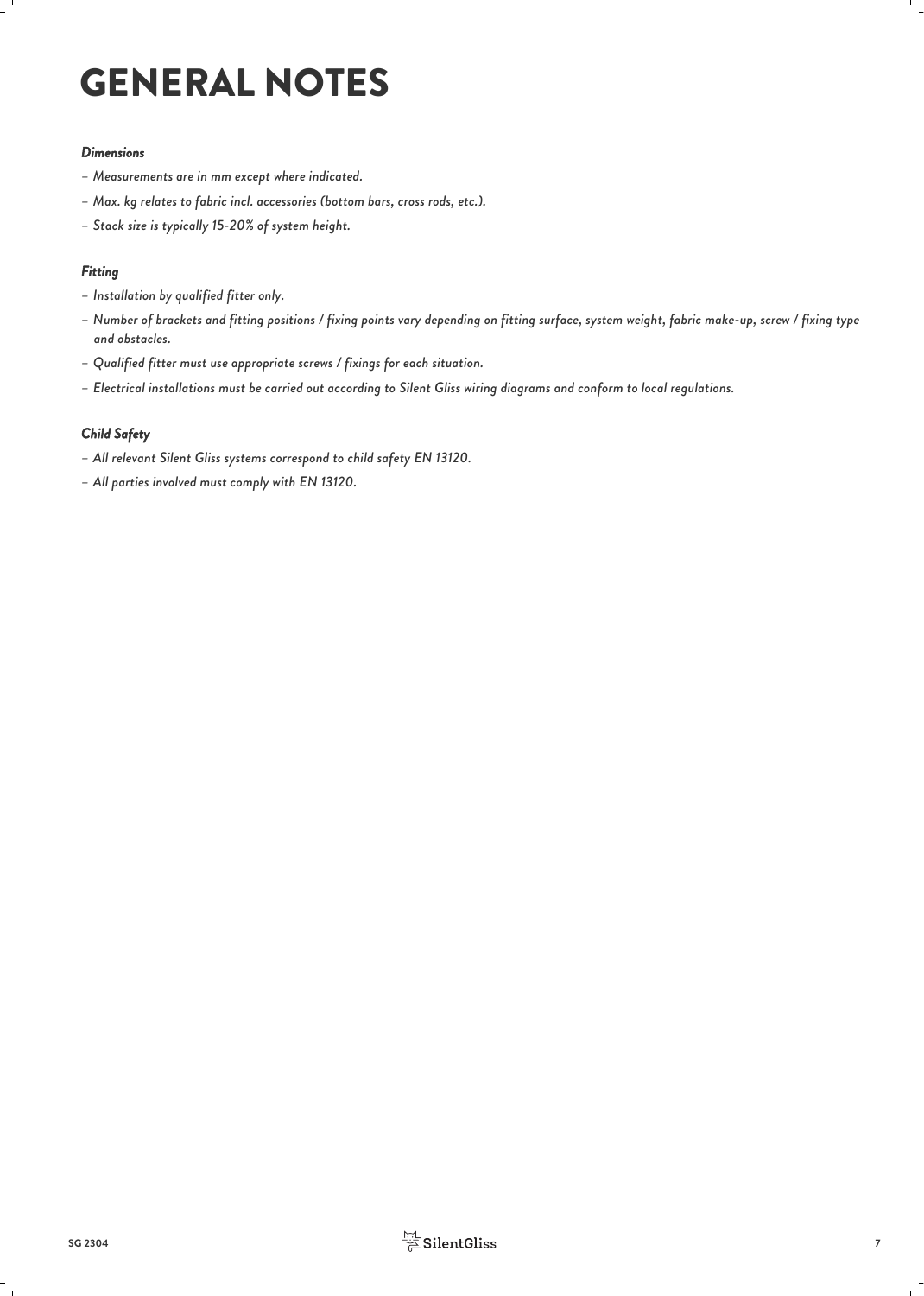## PARTS

#### A. STANDARD PARTS



*SG 2301 Velcro profile*

*SG 2302 Bracket*

*SG 2306*





*SG 2308*

*Cord drum with lift cord*

*Child safety chain drive set 1:1*



*SG 2309 Shaft*

coopoopoo *SG 2311*



#### B. OPTIONAL PARTS

*SG 2006*





*SG 2135 Rod steel ø 3 mm*

*SG 2136 Rod tape*

> *SG 2164 Ring tape*



*SG 2310*

*Bead chain metal ø 4.5 mm Bead chain plastic ø 4.5 mm*

*Chain drive set 1:1*



*SG 2319 Bead chain connector plastic*

*SG 2346*



*Bead chain loops plastic 100/150/200/250/300/350/400*



S







#### *SG 3166*

*Bottom bar 28x3 mm Child safety tape set*

#### *SG 10395*



*SG 10492*

*Pan head screw M4x8*

#### *SG 11154*

*Universal Smart Fix 120 mm*



*SG 11155 Universal Smart Fix 150 mm*



*SG 11156*

*Universal Smart Fix 200 mm*







*SG 11202*

*Smart Fix 100 mm*

*SG 11203*





*SG 11204 Smart Fix 150 mm*



*Smart Fix 200 mm*

*SG 11210*

*Square Smart Fix 60 mm*

*SG 11211*





*Child safety eyelet set*



*Tape*

*SG 3069 Child safety eyelet*

*SG 3164 Child safety hook set*

*SG 3165*

*Bracket SG 2347*





*SG 2316*